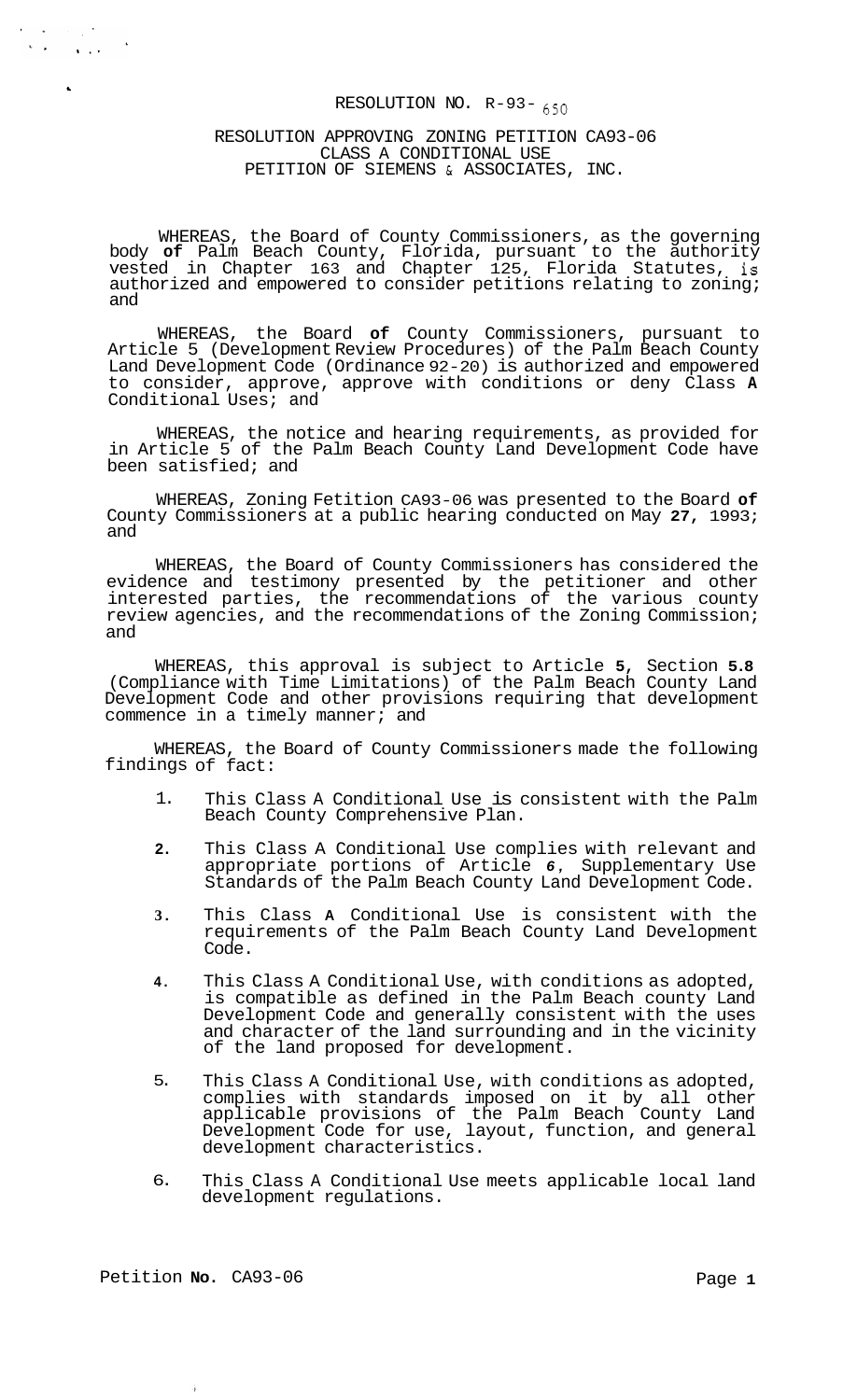- 7. This Class A Conditional Use, with conditions as adopted, minimizes adverse effects, including visual impact and intensity of the proposed use on adjacent lands.
- *8.* This Class A Conditional Use has a concurrency reservation and therefore complies with Art. **11,** Adequate Public Facility Standards.
- 9. This Class A Conditional Use, with conditions as adopted, minimizes environmental impacts, including but not limited to water, air, stormwater management, wildlife, vegetation, wetlands and the natural functioning of the environment.
- **10.** This Class A Conditional Use, with conditions as adopted, will result in logical, timely and orderly development patterns.

WHEREAS, Article **5** of the Palm Beach County Land Development Code requires that the action of the Board of County Commissioners be adopted by resolution.

NOW, THEREFORE, BE IT RESOLVED BY THE BOARD **OF** COUNTY COMMISSIONERS OF PALM BEACH COUNTY, FLORIDA, that Zoning Petition CA93-06, the petition **of** SIEMENS & ASSOCIATES, INC., BY ROBERT PERMUY, AGENT for a CLASS A CONDITIONAL USE allowing a MEDICAL OFFICE in the GENERAL COMMERCIAL (CG) Zoning District, on a parcel of land legally described in EXHIBIT A, attached hereto and made a part hereof, and generally located as shown on a vicinity sketch as indicated in EXHIBIT B, attached hereto and made a part hereof, was approved on May *27,* 1993, subject to the conditions of approval described in EXHIBIT C, attached hereto and made a part hereof.

Commissioner **Roberts** moved for the approval of the Resolution.

The motion was seconded by Commissioner **Aaronson** and, upon being put to a vote, the vote was as follows:

| Mary McCarty, Chair | Absent |
|---------------------|--------|
| Burt Aaronson       | Ave    |
| Ken Foster          | Aye    |
| Maude Ford Lee      | Ave    |
| Karen T. Marcus     | Absent |
| Warren Newell       | Ave    |
| Carol A. Roberts    | Ave    |

The Chair thereupon declared that the resolution was duly passed and adopted this 27th day of May, 1993.

APPROVED AS TO FORM AND LEGAL SUFFICIENCY

RV:

COMMISSIONERS ......... BY: hma **DEPUTY** CLERK ā.  $\frac{1}{2}$ Anderson Marian Ωú

 $\overline{O}$  $\frac{1}{2} \frac{Q}{\epsilon_{\alpha_{\mu_{\mu}}}}$ 

 $C \cup \cup \cap \mathfrak{B}$ 

PALM BEACH COUNTY, FLORIDA

BY ITS BOARD OF COUNTY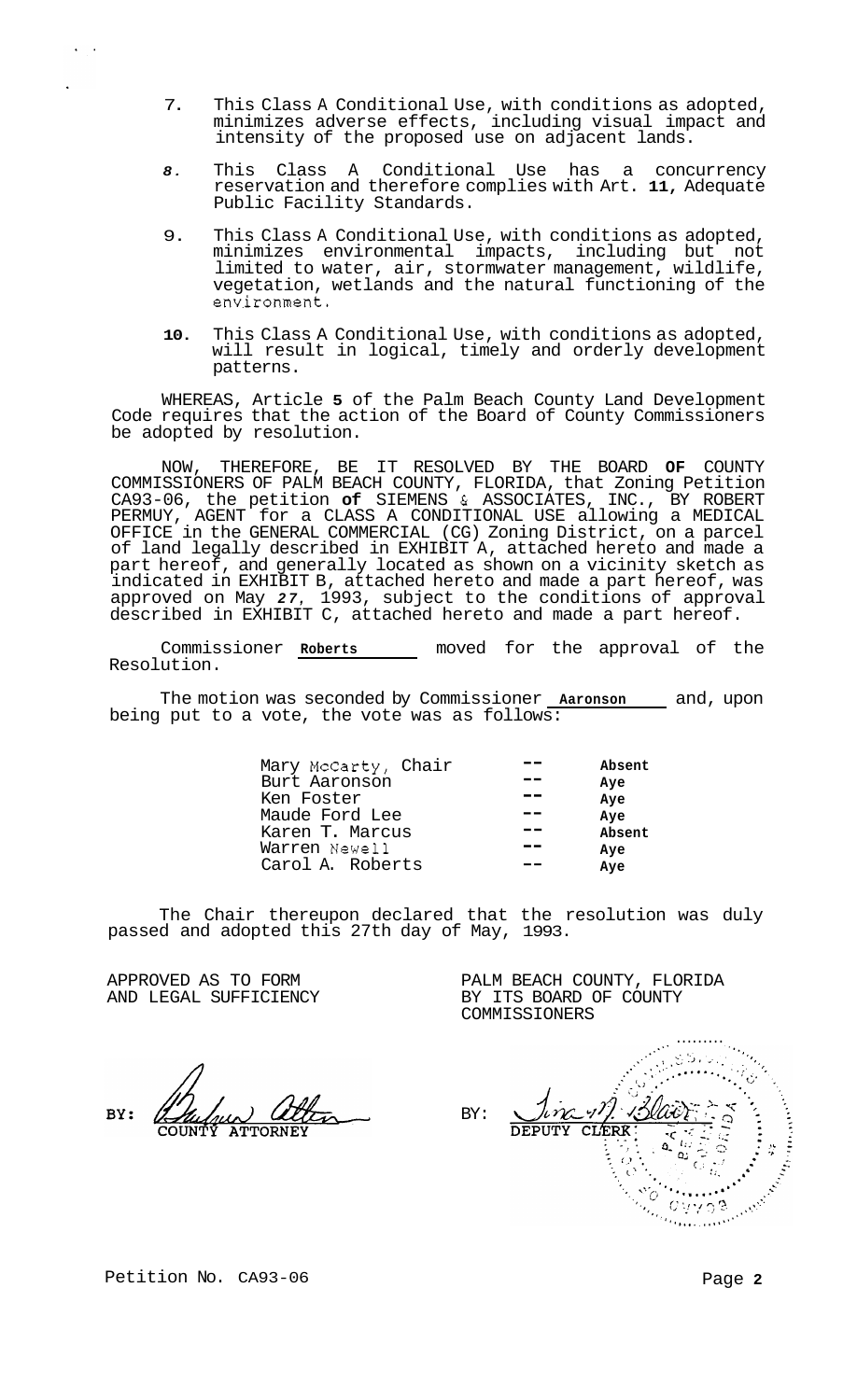### **EXHIBIT A**

LEGAL **DESCRIPTION** 

**Traot 1, Blook 56, Palm Benoh Farme Comyntiy Plat No, 3 naaording to the Plat thereof aa reaortlecl in Plat Book 2, payee <sup>45</sup>** through  $54$ , inclusive, of the public records of Palm Beach 'County, Florida, lees the North 04.40 feet: for Lateral Canal No. 24 owned<br>by Lake Worth Drainage District as shown in Chancery Court Cane No. by Lake Worth Drainage District as shown in Chancery Court Cane No.<br>407, and less the right of way for Jog Road as ehown on Palm Beach **County Engineering Department: ni ht of Way Hap No. 3-60-007 alreet**  *<sup>0</sup>***of** *01* **being more partiuularly 3 eeurlbsd a8 fol1uwsr** 

**Commence at the Northeast Corner of said Tract 1; thence 8.00 36'03I'K. alorrg the East litre of aaid Txaat: 1 for 04.40'feet to** *<sup>R</sup>* **point of intereeation with the Boutlr nLylll; of Way line of said Lataral No, 24, and the East hre of said Traot I, and the Point of Beginning of the following deeoribed parae1 of lakid} tlrenae aorrkinue 8.00 36'03"B along the BaeC line oL aaid Traot; 1 for 324.90 feet to a point of inkeraeotioll with the Week Ilight of Wn**  line of said Jog Road; thence 8.00 10'54"W. along said West Rig<br>of Way line (said line lying 80.0 feet: East of and parallel wi the Bast line of the West 11/2 of Section 27 Township 45 South **nange.42 East) for 430.10 feet to a.polnt on the South 1** P **ne of said Traot 1, aaid point being 5.88 feet Weat of tire Oouklreaet; comes of eaid Praot 1 thrnae 8.89 58'54"W. along the 80utl1 line of eaid Vraut 1 for iOO.76 feet to the 6oUthweet: uorrrer** *of* **aaid Traat. 1;**  thence N,00 05'56"W. along the West line of said Tract 1 for 751.37 **feet** *to* **a point'of interaeation with.the 6oukh niyhE of Way lhe of Lateral No, 24, theme tl.09 26'12"E. along eaid fliylkt of way line for 380.04 feet to the Point of Beginning,**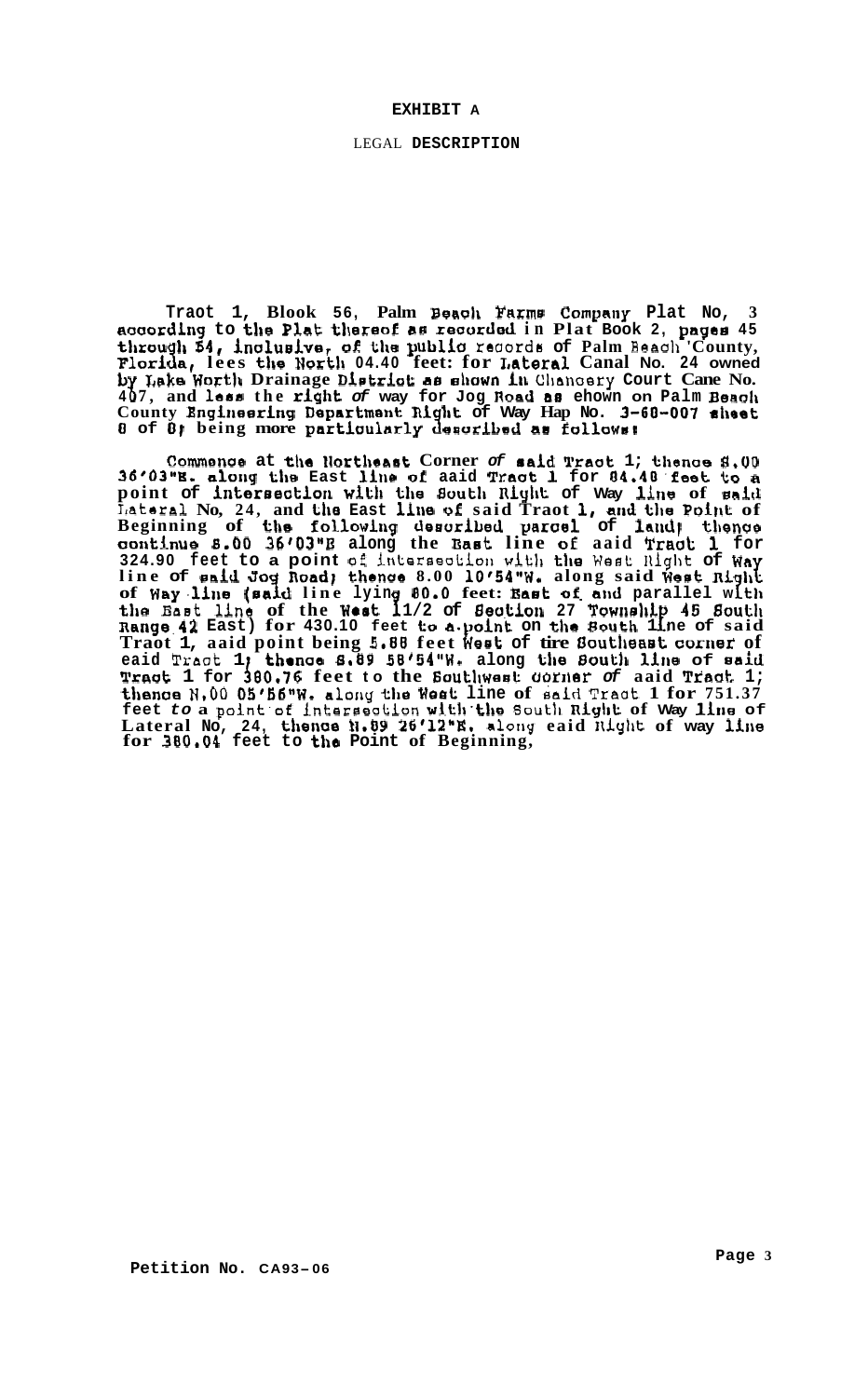# **EXHIBIT B**

# **VICINITY SKETCH**

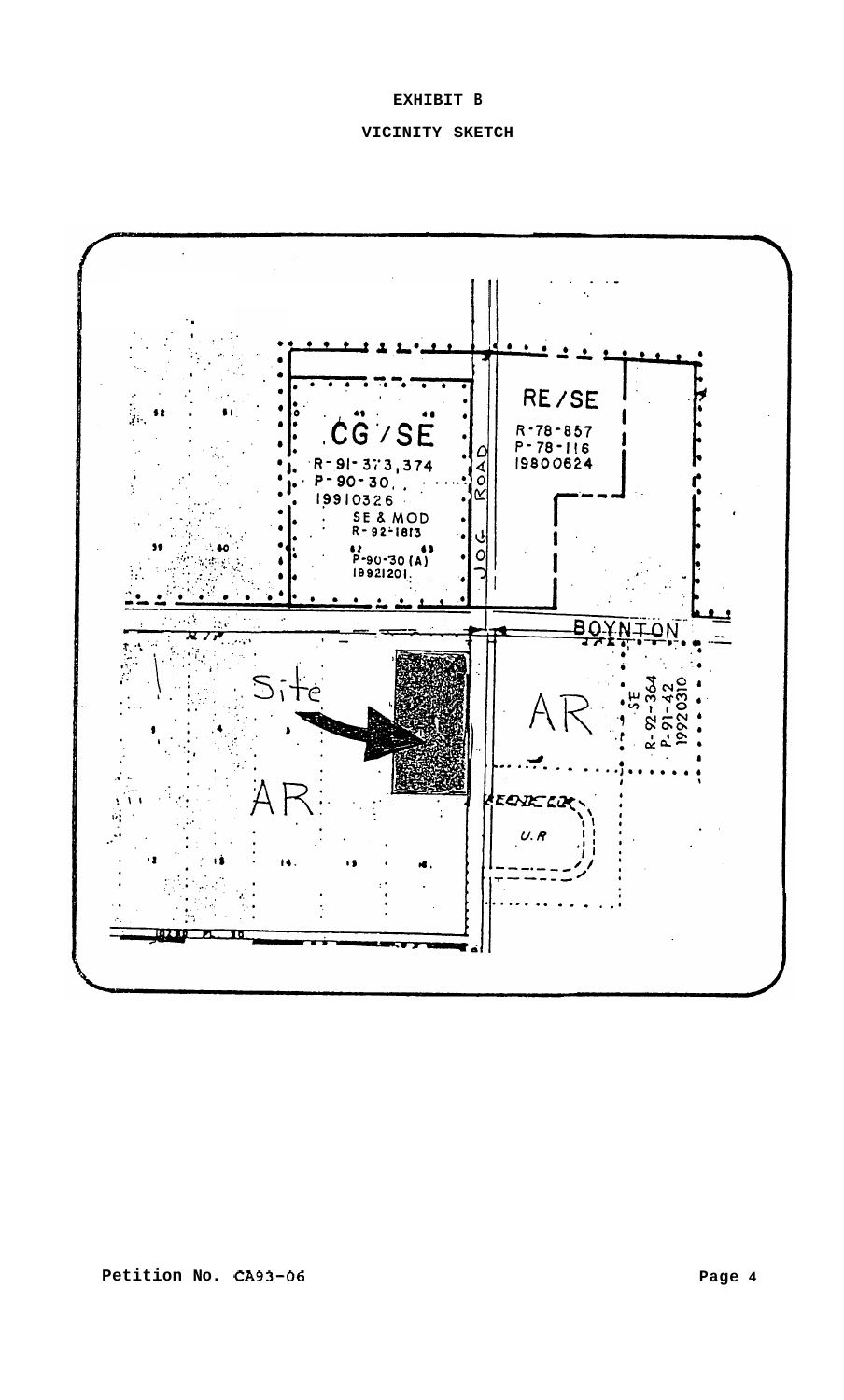# EXHIBIT C

### CONDITIONS OF APPROVAL

- A. BUILDING AND SITE DESIGN
	- **1.** Total gross floor area shall be limited to a maximum of **82,000** square feet. (additional square footage may be allowed pursuant to Article 5.4.E.13 (Minor Deviations) (BUILDING/ZONING)
	- **2.** The maximum building height shall not exceed forty **(40)**  feet in height measured from finished grade to the highest point **of** the structure excluding mechanical **equipment.(BUILDING/ZONING)**
- B. DUMPSTER

 $\mathbf{r}=\mathbf{r}$ 

- **1.** All areas or receptacles for the storage and disposal of trash, garbage or vegetation shall not be located within thirty *(50)* feet of the north, south, east or west property lines.(BUILDING/CODE ENFORCEMENT)
- **2.** All areas or receptacles for the storage and disposal of medical waste, hazardous waste, bio-wastes or other regulated waste products shall be located in an enclosed structure or designation location inside the medical center. (BUILDING/CODE ENFORCEMENT)
- 3. The storage of medical waste, hazardous waste, bio-waste, or other regulated waste products on site shall be limited to seventy two *(72)* hours. (BUILDING/CODE ENFORCEMENT)
- C. HEALTH
	- **1.** Water service is available to the property. Therefore, no potable water shall be permitted on the site. existing on-site potable water systems must be abandoned in accordance with Chapter 10D-6, FAC and Palm Beach County ECR-I . (HEALTH)
- **D.** LANDSCAPING **-** GENERAL
	- **1.** Prior to site plan certification, the petitioner shall revise the landscape tabular data on the site plan to conformance to minimum Landscape requirements and all landscape/vegetation preservation conditions of approval. (ZONING)
	- **2. All** trees required to be planted on site by this approval shall meet the following minimum standards at installation:

| a)                              | Height:                | fourteen (14) feet                                                   |
|---------------------------------|------------------------|----------------------------------------------------------------------|
|                                 | b) Caliper:            | three and one half (3.5) inches;                                     |
|                                 |                        | measure four and one half (4.5)<br>feet above grade;                 |
| <b>Contract Contract Street</b> | $\mathsf{c}$ ) Canopy: | seven (7) feet measured form a<br>minimum of three points. (ZONING)' |

- **E.** ENGINEERING
	- **1.** Prior to **January 1, 1994** or prior to the issuance of the first Building Permit, whichever shall first occur, the property owner has previously agreed to convey to Palm Beach County **Land Development Division** by road right-of- way warranty deed for Jog Road, the additional right-of- way for an expanded intersection in accordance with Palm

Petition No. CA93-06 **Page 5** Page 5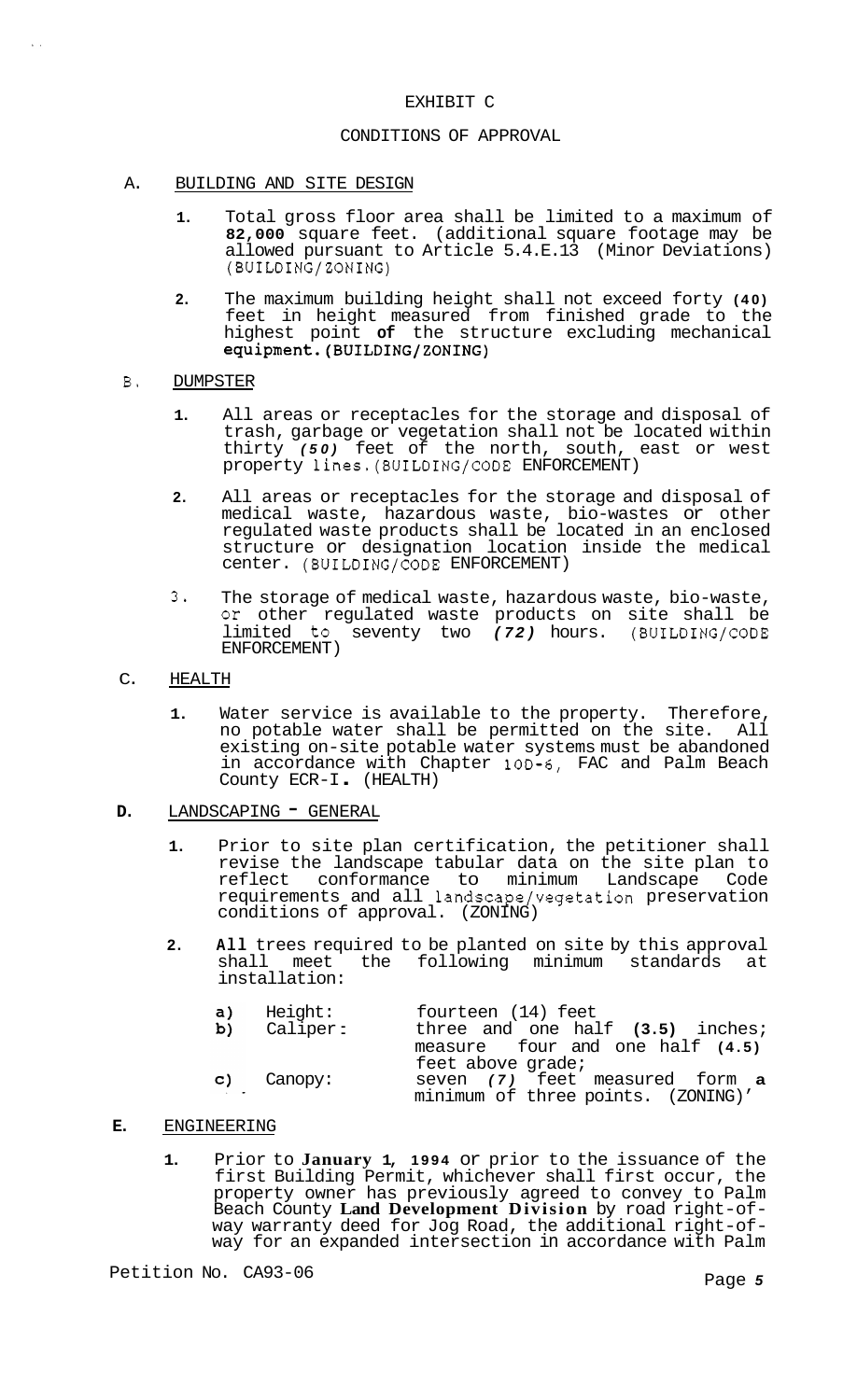Beach County's Typical Expanded Intersection Detail. This right-of-way conveyance shall be free of all encumbrances and encroachments. Property owner shall provide Palm Beach County with sufficient documentation acceptable to the Right of Way Acquisition Section to ensure that the property is free of all encumbrances and encroachments. Right-of-way conveyances shall also include "Safe Sight Corners" where appropriate at intersections as determined by the County Engineer (MONITORING/BUILDING - Engineering).

- **2.**  The Property owner shall update and revise the construction plans for Jog from Boynton Beach Boulevard to the project's south entrance plus the appropriate tapers. These construction plans shall be approved by the County Engineer based upon Palm Beach County's minimum Construction Plan Standards as they presently exist or as they may from time to time be amended. These construction plans shall be completed prior to issuance of a paving and drainage permit. Plan costs shall be approved by the County Engineer. All canal crossings (bridges and/or culverts) within the project limits shall be constructed to their ultimate paved configuration. Required utility relocations shall be coordinated through the Engineering Department, Roadway Production Division (MONITORING - Engineering).
- 3. The property owner shall construct Jog Road as **a 4** lane median divided section from Boynton Beach Boulevard to the project's south entrance road plus the appropriate paved tapers. This construction may be phased as determined by the County Engineer. Appropriate surety acceptable to the County Engineer for this construction shall be posted prior to the issuance *of* a building permit or prior to December **1,** 1993 whichever shall first occur. All canal crossings within the project limits shall be constructed to their ultimate configuration (MONITORING - Engineering).
- **4.** Credit for Palm Beach County's Fair Share Impact Fee shall be given for monies expended on the Jog Road Construction as required in the conditions above. Credit for the Impact Fee Shall be based upon construction costs approved by the County Engineer, less the cost of the construction of **2** lane paved access from Boynton Beach Boulevard to the projects north entrance onto Jog Road.

### F. LANDSCAPE WITHIN MEDIAN

**1.** Prior to issuance of a Building Permit, the petitioner shall apply to the Palm Beach County Engineering and Public Works Department for a permit to landscape all adjacent median(s) of all abutting rights-of-way. When permitted by Palm Beach County Department of Engineering and Public Works, landscaping shall consist of a minimum of one **(1)** fourteen **(14)** foot tall native tree for each thirty **(30)** linear feet of the adjacent median to be planted and appropriate ground cover. Trees may be planted singly or in clusters. All landscaping and maintenance shall be subject to the standards **as** set rortn by the Palm Beach County Engineering and Public Works Department. All landscape material shall be selected for the following list:

Trees: Ground cover:

Laurel Oak Live Oak Slash Pine Sabal Palmetto Wedilia Bahia Grass

Petition **No.** CA93-06 **Page 6** Page 6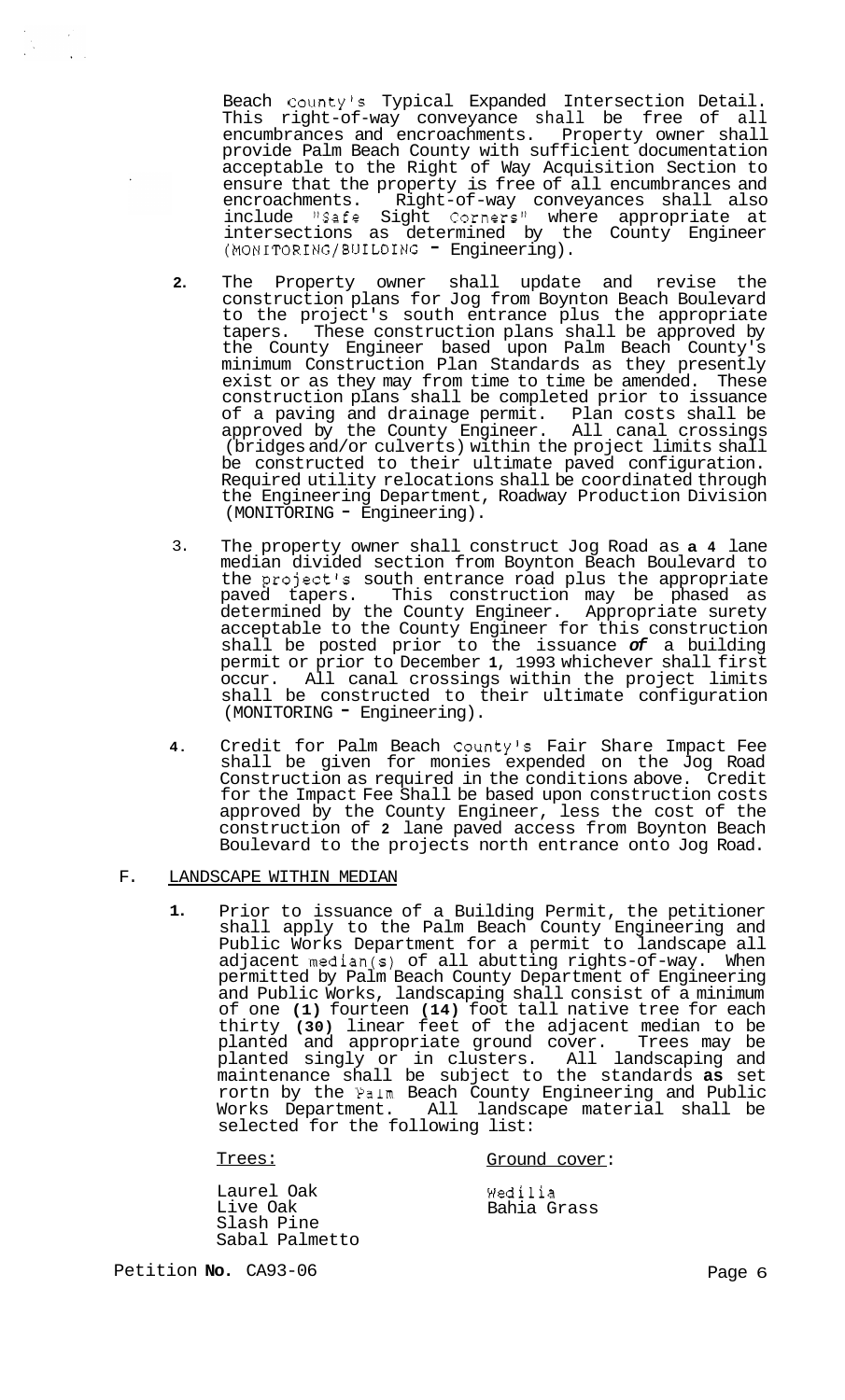Alternative species may be allowed subject to approval by the County Engineer. All plant material shall be installed and selected according to xeriscape principles and shall conform with the following:

- **1)** All plants shall be container grown or field collected and transplanted from the project site.
- **2)** All plantings shall be done in accordance with detailed planting plans and specifications to be submitted and approved by the County Engineer concurrent with Site Plan certification. (ENGINEERING)
- **2.** All required median landscaping, including watering, shall be the perpetual maintenance obligation of the petitioner and its successors, legal heirs or assignees or duly established Property Owner's Association and/or Homeowners's Association, and shall be installed on or before issuance of the first Certificate of Occupancy or filing of the first plat, whichever occurs first. (BUILDING/ENGINEER - Zoning)
- **3.** Declaration of Covenants and Restriction Documents shall be established or amended as required,  $prior$  to receiving the first building permit or filing of the first plat, whichever occurs first, to reflect this obligation. Maintenance shall be in accordance with the issued permits. (BUILDING/ENGINEERING - County Attorney)

## G. LANDSCAPING - INTERIOR

**1.** Landscaped divider medians shall be provided between all abutting rows of parking spaces. The minimum width of this median shall be five *(5)* feet. One native canopy tree or two native palm trees and appropriate ground cover shall be planted for each thirty **(30)** linear feet of the divider median, with **a** maximum tree spacing **of**  sixty **(60)** feet on center. (ZONING)

## **H.** LANDSCAPING ALONG THE NORTH, AND SOUTH PROPERTY LINES

- **1.** Landscaping and buffering along the north, and south property lines shall be upgraded to include:
	- a. A minimum ten **(10)** foot wide landscape buffer strip.
	- b. One native canopy tree planted for every twenty **(20)** feet, not to exceed thirty **(30)** feet on center.
	- C. One native palm tree for each thirty **(30)** linear feet, with a maximum spacing of sixty **(60)** feet on center. **A** group of three or more palm trees may supersede the requirement for a native canopy tree in that location.
	- **d. A** continuous hedge, to be maintained at a minimum of thirty six **(36)** inches in height, shall be planted at thirty **(30)** irlcnes in heignt twenty four **(24)** inches on center. (ZONING)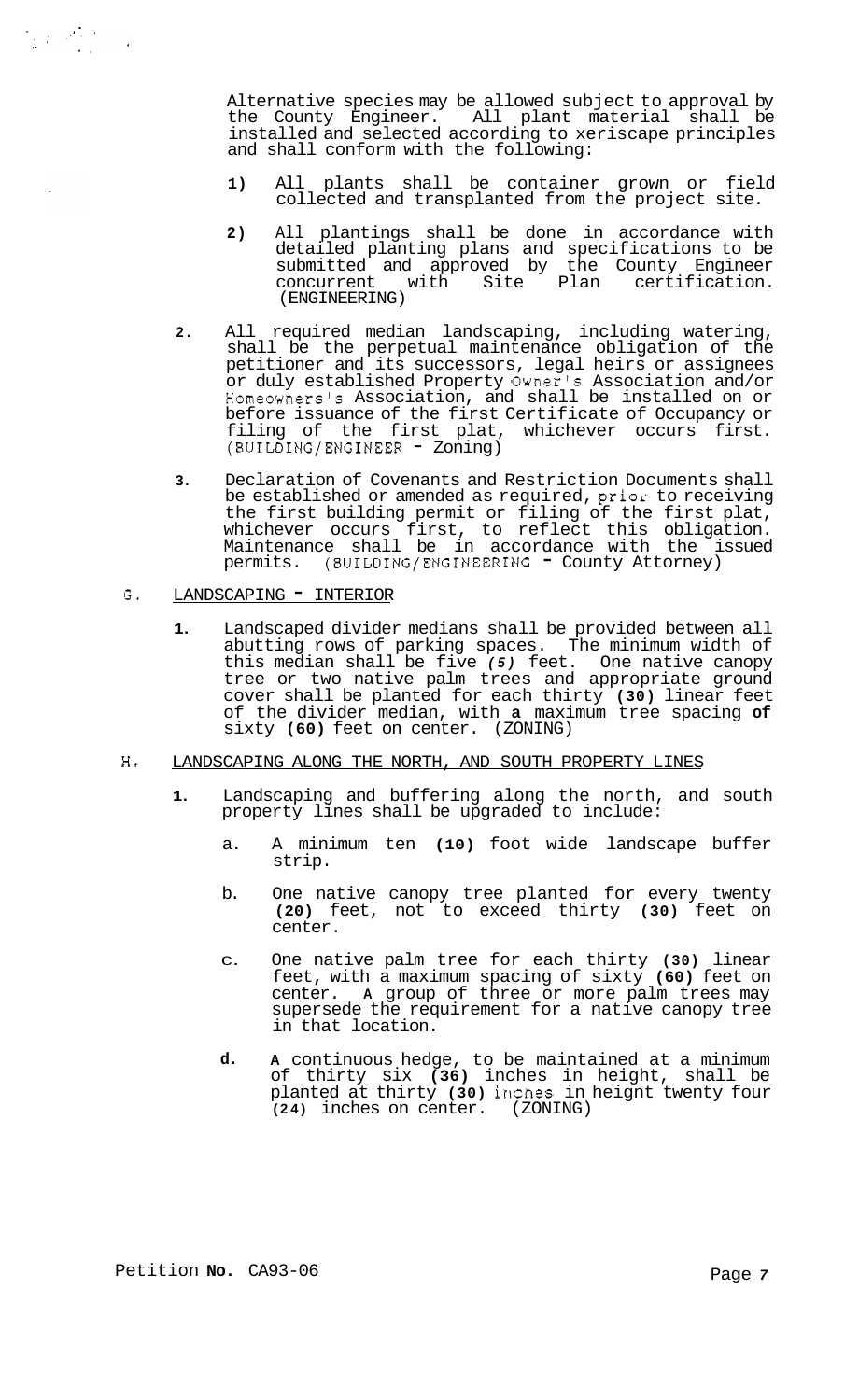# **I. LANDSCAPING ALONG THE WEST PROPERTY LINE**

 $\label{eq:2} \frac{1}{\sqrt{2\pi}}\int_{\mathbb{R}^3}\frac{1}{\sqrt{2\pi}}\left(\frac{1}{\sqrt{2\pi}}\right)^2\frac{1}{\sqrt{2\pi}}\frac{1}{\sqrt{2\pi}}\frac{1}{\sqrt{2\pi}}\frac{1}{\sqrt{2\pi}}\frac{1}{\sqrt{2\pi}}\frac{1}{\sqrt{2\pi}}\frac{1}{\sqrt{2\pi}}\frac{1}{\sqrt{2\pi}}\frac{1}{\sqrt{2\pi}}\frac{1}{\sqrt{2\pi}}\frac{1}{\sqrt{2\pi}}\frac{1}{\sqrt{2\pi}}\frac{1}{\sqrt{2\pi}}\frac{1$ 

- **1.** Landscaping and buffering along the west property lines shall be upgraded to include:
	- a. **A** minimum fifteen **(15)** foot wide landscape buffer strip;
	- b. **A** wall with a minimum height of six **(6)** feet placed in the center of the buffer;
	- *c.* One native canopy tree planted twenty **(20)** feet on center;
	- d. One native palm tree for each thirty **(30)** linear feet, with a maximum spacing of sixty **(60)** feet on center. **A** group of three or more palm trees may supersede the requirement for a native canopy tree in that location; and,
	- e. **A** continuous hedge, to be maintained at a minimum of forty eight **(48)** . inches in height, shall be planted at thirty six **(36)** inches in height, twenty four **(24)** inches on center to be maintained a minimum of seventy two **(72)** inches in height. **(ZONING)**

## **J. LANDSCAPING ALONG THE EAST PROPERTY LINE**

- **1.** Landscaping and buffering along the east property lines shall be upgraded to include:
	- a. **A** minimum fifteen **(15)** foot wide landscape buffer strip.
	- b. One native canopy tree planted for every twenty **(20)** feet, not to exceed thirty **(30)** feet on center.
	- c. One native palm tree for each thirty **(30)** linear feet, with a maximum spacing of sixty **(60)** feet on center. **A** group of three or more palm trees may supersede the requirement for a native canopy tree in that location.
	- d. **A** continuous hedge, to be maintained at a minimum of thirty six **(36)** inches in height, shall be planted at thirty **(30)** inches in height twenty four **(24)** inches on center. **(ZONING)**

# **K. LIGHTING**

- **1. All** outdoor lighting used to illuminate the premises and identification signs shall be **of** low intensity, shielded and directed down and away from adjacent properties and streets. **(CODE ENFORCEMENT)**
- **2.** Lighting fixtures shall not exceed fifteen **(15)** feet in height measured from finished grade to the highest point. **(BUILDING/CODE ENFORCEMENT)**
- **3.** All outdoor shall be extinguished no later than **11:OO**  p.m. Security lighting only is excluded from this requirement. **(CODE ENFORCEMENT)**